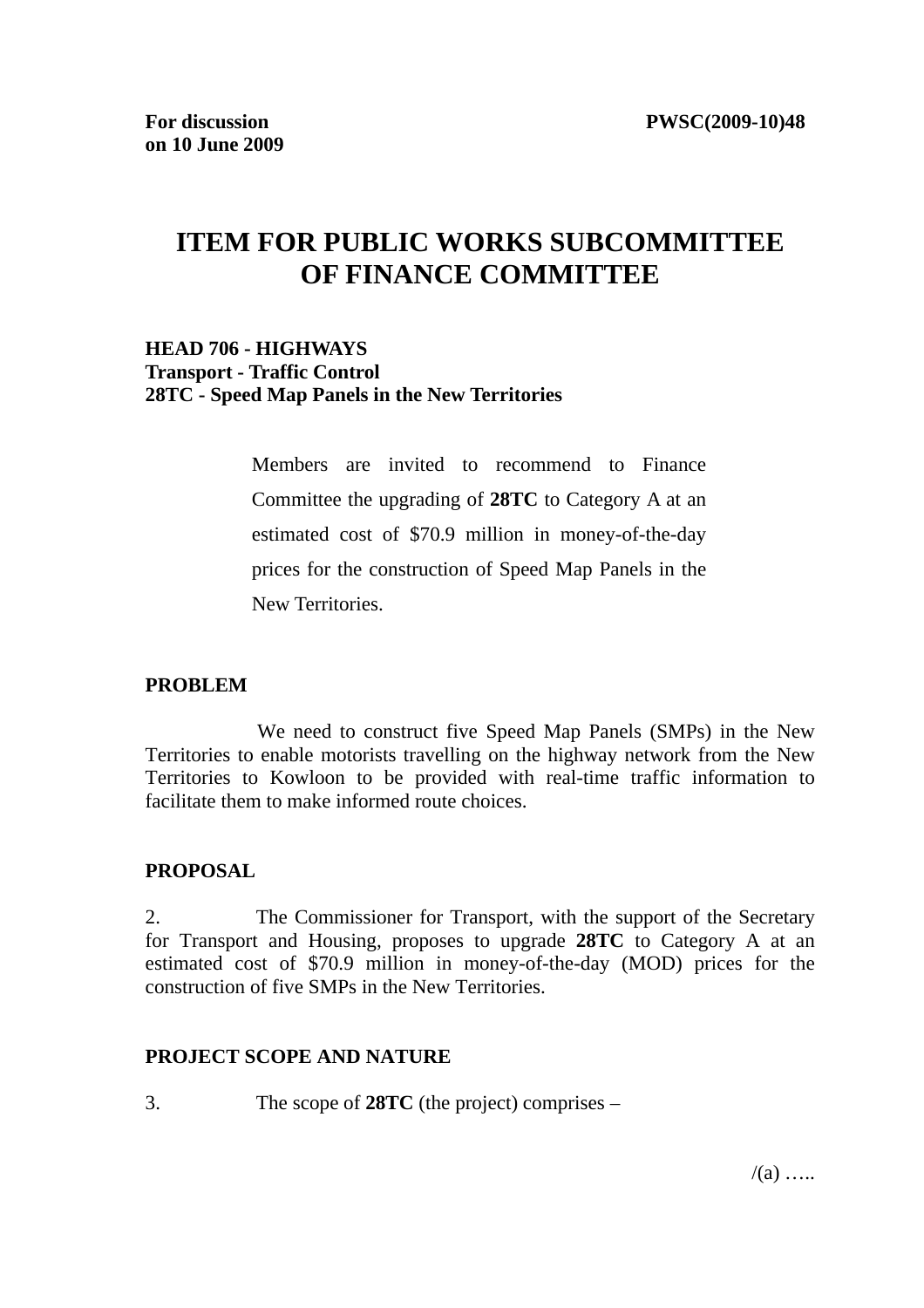- (a) provision of five SMPs with estimated journey time information and congestion level shown by graphical means. Of these five SMPs, three will be in the New Territories East and two in the New Territories West (a list of the locations and a map showing the locations and the sign face details are at Enclosure 1 and Enclosure 2 respectively);
- (b) installation of vehicle speed detectors along the concerned routes for collecting real-time data;
- (c) installation of a central computer system for data processing, control and monitoring;
- (d) installation of data communication equipment for transfer of data between the central computer system and field equipment;
- (e) associated civil engineering works including overhead gantries, mounting poles, roadside cabinets, cable ducts; and
- (f) provision of computer hardware and software for the dissemination of real-time traffic information through the Internet.

4. We plan to commence the proposed works in January 2010 for completion in April 2012.

## **JUSTIFICATION**

5. We develop the Intelligent Transport Systems (ITS) and deploy advanced information and telecommunication technologies to enhance the safety, efficiency, reliability and user and environmental friendliness of Hong Kong's transport system. The Journey Time Indication System (JTIS) is a priority component under the ITS. We hope to be innovative on traffic management to maximise the utilisation of the limited road space in Hong Kong.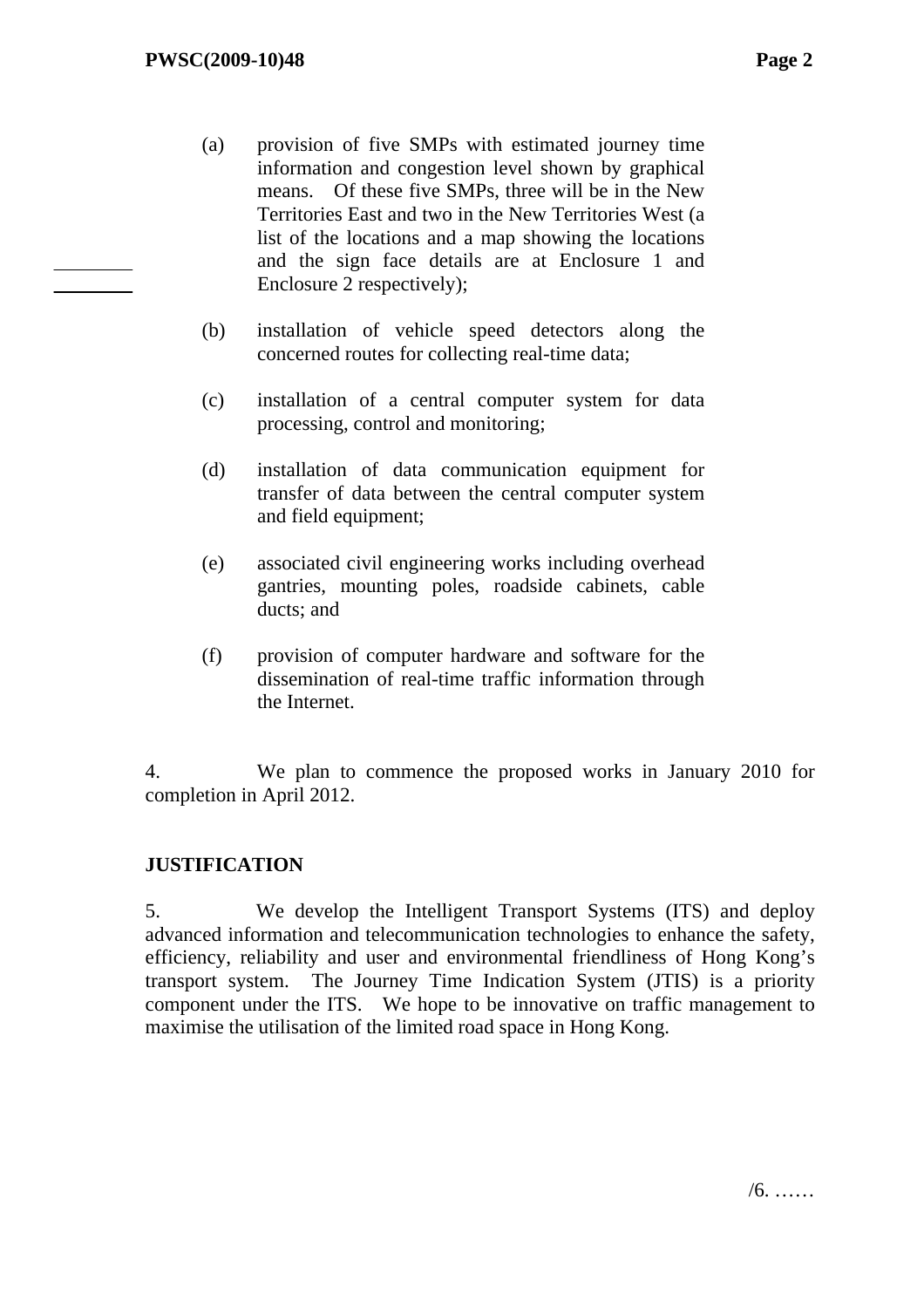6. In 2003, we implemented the Journey Time Indication System on Hong Kong Island (JTIS Hong Kong) to inform motorists of the estimated journey time for travelling from Hong Kong Island to Kowloon via the three road-harbour crossings. Information collated from JTIS Hong Kong has also been disseminated to the public through an Internet Traffic Speed Map shown on Transport Department's (TD) website since August 2005. A before-and-after survey was conducted in December 2002 and January 2004 respectively. It was found that the average vehicle speed along the approach roads of road-harbour crossings on Hong Kong Island North generally increased by 4% after the implementation of JTIS Hong Kong.

7. TD also carried out an opinion survey in 2006 to ascertain the usefulness of JTIS. Of the 2 760 motorists who had made cross-harbour trips within a month before the survey, over 87% noticed the existence of the JTIS and amongst them, 64% considered that the system could assist them in choosing a cross-harbour route, and over 61% considered that the system also helped them in other aspects, such as estimating the arrival time and the level of congestion.

8. SMPs have been widely used in overseas countries to provide real time traffic information to facilitate motorists to make informed route choices. The roads ahead are shown as a route map on the SMP mounted on a gantry. Different colours are used to represent different congestion levels, for example, red and amber represent congested and slow traffic respectively. Overseas experience indicates that SMPs have brought about benefits of better distribution of traffic on roads, alleviation of congestion, and reduction in travelling time, fuel consumption and emission. Installation of SMPs in the New Territories will further strengthen our capacity to provide real-time traffic information to motorists.

## **FINANCIAL IMPLICATIONS**

9. We estimate the cost of the project to be \$70.9 million in MOD prices (see paragraph 13 below), made up as follows –

| (a) | \$ million                                                        |                     |  |  |  |
|-----|-------------------------------------------------------------------|---------------------|--|--|--|
|     | Supply and installation of electronic<br>and electrical equipment | 44.1                |  |  |  |
|     | <b>SMPs</b><br>(1)                                                | 7.0                 |  |  |  |
|     | (ii) Vehicle detection equipment                                  | 9.0<br>/\$ million… |  |  |  |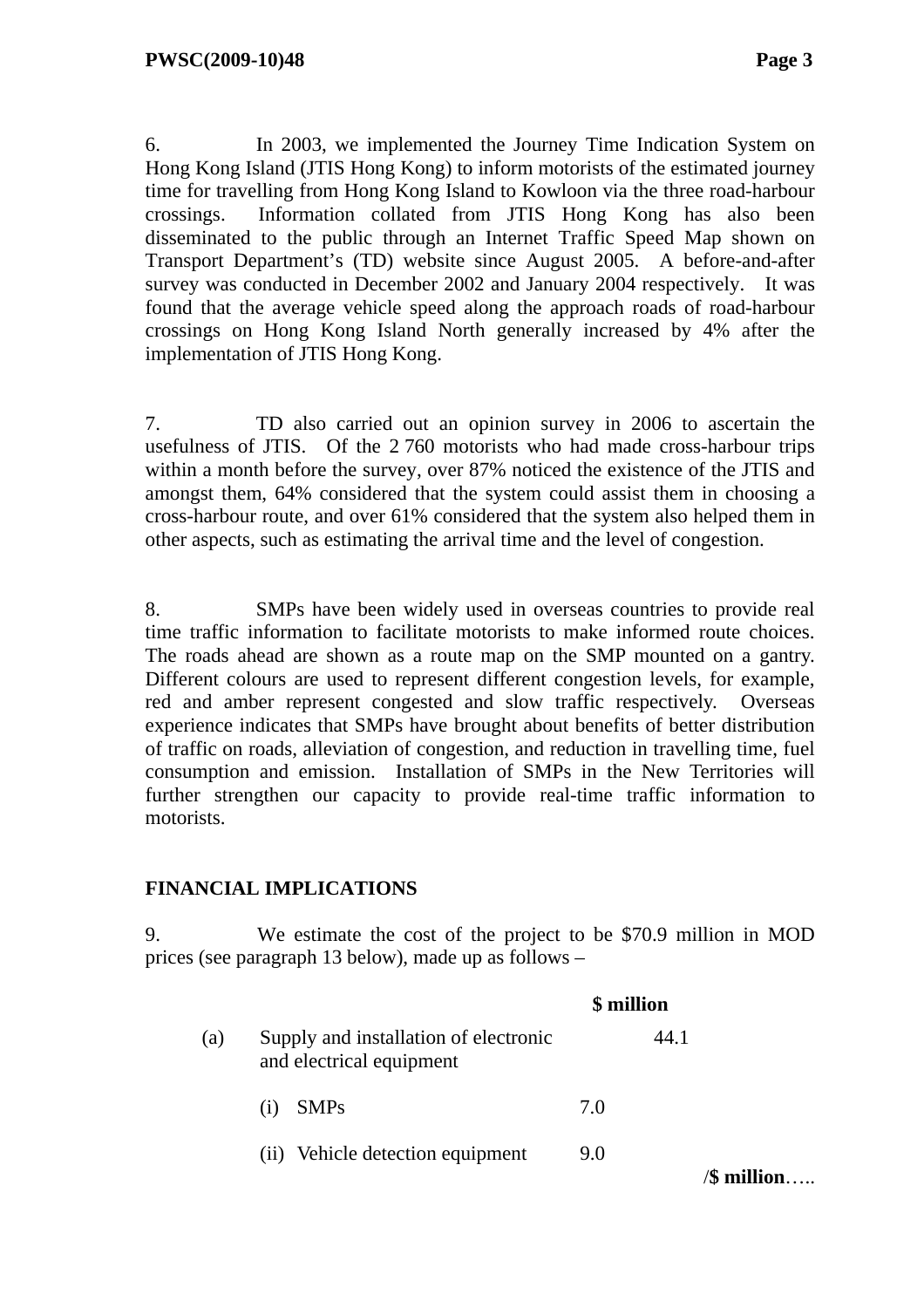|     |                                                                                         | \$ million |                               |
|-----|-----------------------------------------------------------------------------------------|------------|-------------------------------|
|     | (iii) Data communication equipment                                                      | 9.0        |                               |
|     | (iv) Central computer equipment                                                         | 6.1        |                               |
|     | (v) Related building services<br>works, installation and<br>commissioning of the system | 13.0       |                               |
| (b) | Construction of sign gantries                                                           | 10.0       |                               |
| (c) | Consultants' fees                                                                       | 1.4        |                               |
|     | contract administration<br>(i)                                                          | 0.8        |                               |
|     | management of resident site<br>(ii)<br>staff                                            | 0.6        |                               |
| (d) | Remuneration of resident site staff                                                     | 5.2        |                               |
| (e) | Contingencies                                                                           | 5.4        |                               |
|     | Sub-total                                                                               | 66.1       | (in September<br>2008 prices) |
| (f) | Provision for price adjustment                                                          | 4.8        |                               |
|     | Total                                                                                   |            | 70.9 (in MOD<br>prices)       |

10. As regards paragraph 9(a) above, the cost is for the supply, installation, testing and commissioning of the SMP system, including vehicle detection equipment for collection of vehicle speed data; data communication equipment for transmitting detected vehicle speed data to the central computer system for calculation; the central computer system for vehicle speed and journey time calculation as well as for control and monitoring of all field equipment; SMPs to display the traffic condition in red or amber; and the related building services works.

11. As regards paragraph 9(b) above, the cost is for the construction of new sign gantries for installation of SMPs and vehicle detection equipment.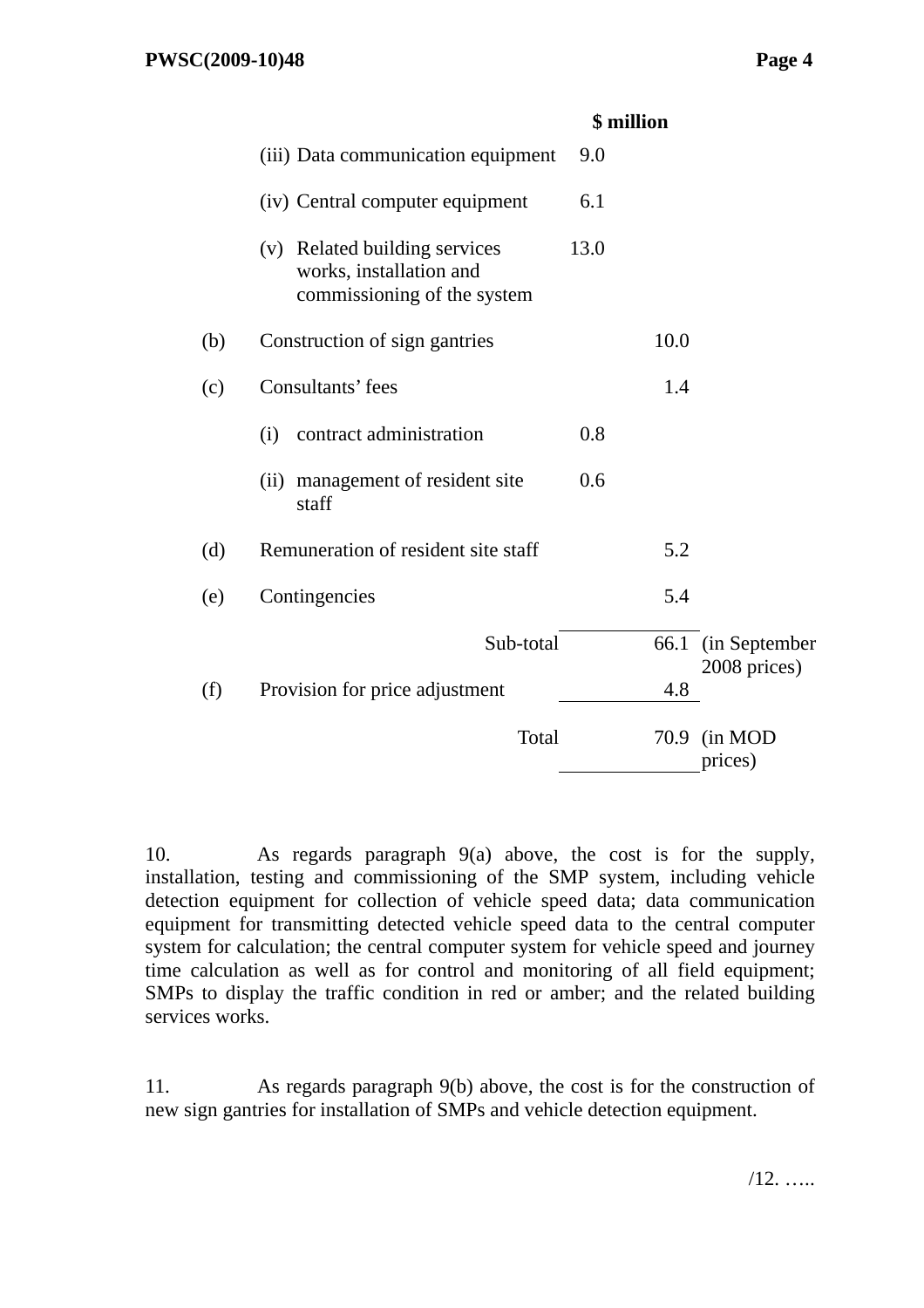#### **PWSC(2009-10)48** Page 5

12. As regards paragraph 9(c) and (d) above, the cost is for the employment of consultants for construction supervision and contract administration and resident site staff. A detailed breakdown of the estimates for the consultants' fees and resident site staff costs by man-months is at Enclosure 3.

13. Subject to approval, we will phase the expenditure as follows –

| Year        | \$ million<br>(Sept 2008) | <b>Price</b><br>adjustment<br>factor | \$ million<br>(MOD) |
|-------------|---------------------------|--------------------------------------|---------------------|
| $2009 - 10$ | 4.1                       | 1.03500                              | 4.2                 |
| $2010 - 11$ | 20.5                      | 1.05570                              | 21.6                |
| $2011 - 12$ | 24.6                      | 1.07681                              | 26.5                |
| $2012 - 13$ | 16.9                      | 1.09835                              | 18.6                |
|             | 66.1                      |                                      | 70.9                |

14. We have derived the MOD estimate on the basis of the Government's latest forecast of trend rate of change in the prices of public sector building and construction output for the period 2009 to 2013. We will invite tenders for the works under a lump-sum contract. The contract will provide for price adjustments.

15. We estimate that the total annual recurrent expenditure arising from this project to be \$6.6 million.

## **PUBLIC CONSULTATION**

16. We consulted the Traffic and Transport Committees of the Sha Tin District Council, Tuen Mun District Council, Tai Po District Council and Yuen Long District Council in September 2008 on the project. Members supported the proposal, and requested that additional SMPs to be installed at various recommended locations. Representatives of TD explained that TD would explore the possibilities of installing more SMPs, when the current project is completed and TD has had a chance to examine their effectiveness. Members had no objection to TD's approach.

/17. …..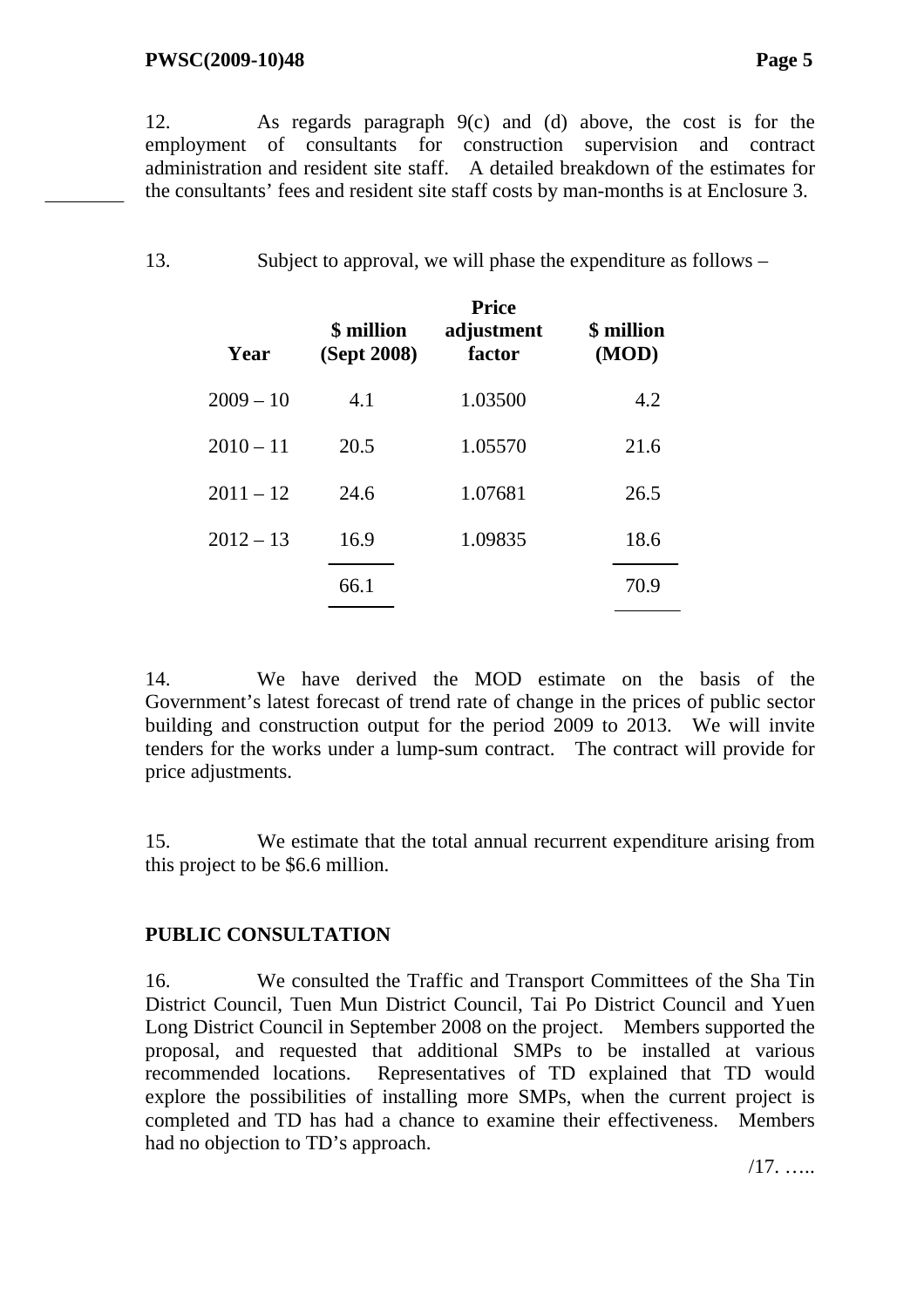$\overline{a}$ 

17. We consulted the LegCo Panel on Transport on 20 March 2009. Members supported the proposal. We consulted the goods vehicle and taxi trades in April 2009. The trades supported the proposal.

## **ENVIRONMENTAL IMPLICATIONS**

18. The project is not a designated project under Schedule 2 of the Environmental Impact Assessment Ordinance and an environmental permit is not required. The project will unlikely give rise to adverse environmental impacts. We have included in the project estimates the cost of implementing suitable mitigation measures to control the short-term environmental impacts during the construction works for the SMPs, ducting, vehicles detectors and controllers. These measures include the use of quiet equipment, careful scheduling of work, appropriate location of plant in relation to noise sensitive receivers as well as good site practices such as implementation of a temporary drainage system which includes silt traps, sedimentation pits for silty run-off, and infiltration pits for retaining concrete washings etc.

19. We have considered measures in the planning and design stages to reduce the generation of construction waste where possible. In particular, we will require the contractor to remove the precast concrete profile barriers of the central divider of the carriageways carefully for construction of sign gantry foundations and reuse them for reinstating the central divider after completion of the foundation works. In addition, we will require the contractor to reuse inert construction waste (e.g. excavated soil) on site or in other suitable construction sites as far as possible, in order to minimise the disposal of inert construction waste to public fill reception facilities<sup>1</sup>. We will encourage the contractor to maximize the use of recycled or recyclable inert construction waste, as well as the use of non-timber formwork to further minimize the generation of construction waste.

20. We will also require the contractor to submit for approval a plan setting out the waste management measures, which will include appropriate mitigation means to avoid, reduce, reuse and recycle inert construction waste. We will ensure that the day-to-day operations on site comply with the approved plan. We will require the contractor to separate the inert portion from non-inert construction waste on site for disposal at appropriate facilities. We will control the disposal of inert construction waste and non-inert construction waste to public fill reception facilities and landfills respectively through a trip-ticket system.

/21. …..

<sup>1</sup> Public fill reception facilities are specified in Schedule 4 of the Waste Disposal (Charges for Disposal of Construction Waste) Regulation. Disposal of inert construction waste in public fill reception facilities requires a licence issued by the Director of Civil Engineering and Development.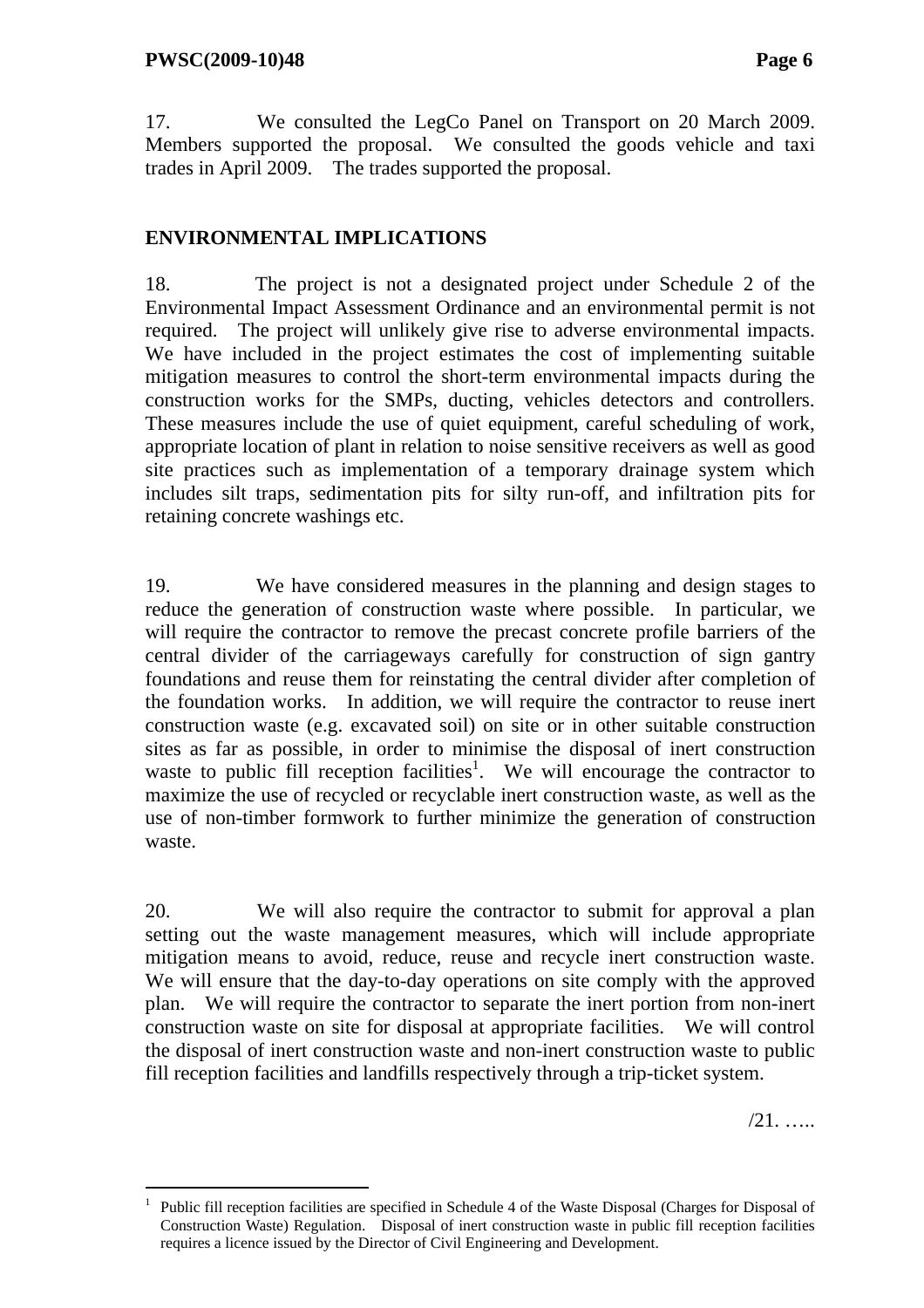21. We estimate that the project will generate about 1 800 tonnes of construction waste in total. Of these, we will reuse about 900 tonnes (50.0%) of inert construction waste on site and deliver 890 tonnes (49.4%) of inert construction waste to public fill reception facilities for subsequent reuse. addition, we will dispose of 10 tonnes (0.6%) of non-inert construction waste at landfills. The total cost for accommodating construction waste at public fill reception facilities and landfill sites is estimated to be \$25,280 for this project (based on an unit cost of \$27/tonne for disposal at public fill reception facilities and  $$125/tonne<sup>2</sup>$  at landfills).

## **HERITAGE IMPLICATIONS**

22. The project will not affect any heritage site, i.e. all declared monuments, proposed monuments, graded historic sites/buildings, sites of archaeological interest and Government historic sites identified by the Antiquities and Monuments Office.

## **LAND ACQUISITION**

23. The project does not require any land acquisition.

## **BACKGROUND INFORMATION**

24. We upgraded **28TC** to Category B in September 2007.

25. We employed a consultant in April 2009 to carry out the design and construction consultancy of the project. The consultancy fee for the design stage of \$1.03 million has been charged to **Subhead 6100TX** "Highway works, studies and investigations for items in Category D of the Public Works Programme".

26. The project will not involve any tree removal or planting proposals.

/27. …..

 $\overline{a}$ 2 This estimate has taken into account the cost for developing, operating and restoring the landfills after they are filled and the aftercare required. It does not include the land opportunity cost for existing landfill sites (which is estimated at  $\frac{\$90}{m^3}$ ), nor the cost to provide new landfills, (which is likely to be more expensive) when the existing ones are filled.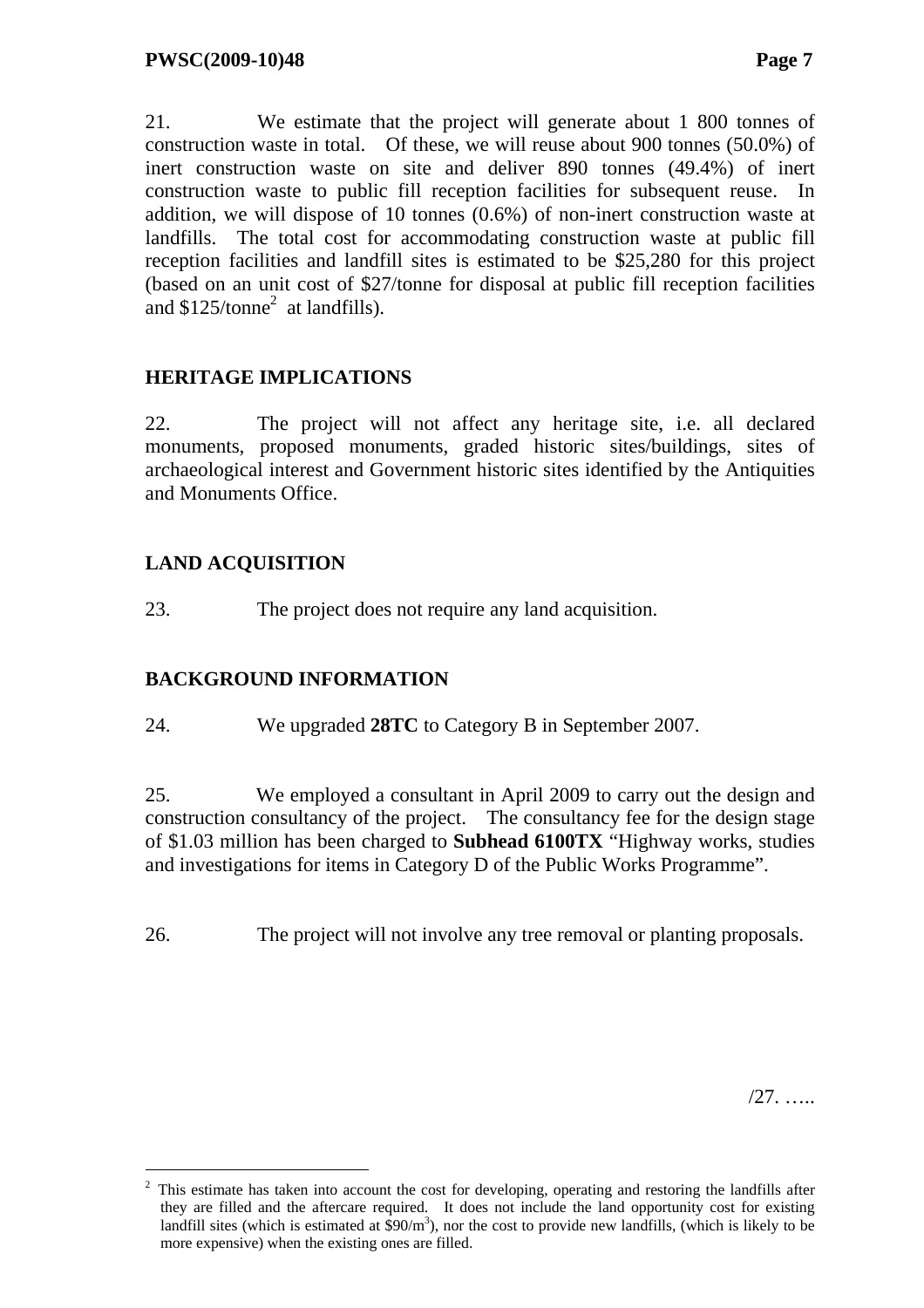27. We estimate that the project will create about 29 jobs (22 for labourers and another seven for professional/technical staff), providing a total employment of 650 man-months.

------------------------------------------

Transport and Housing Bureau May 2009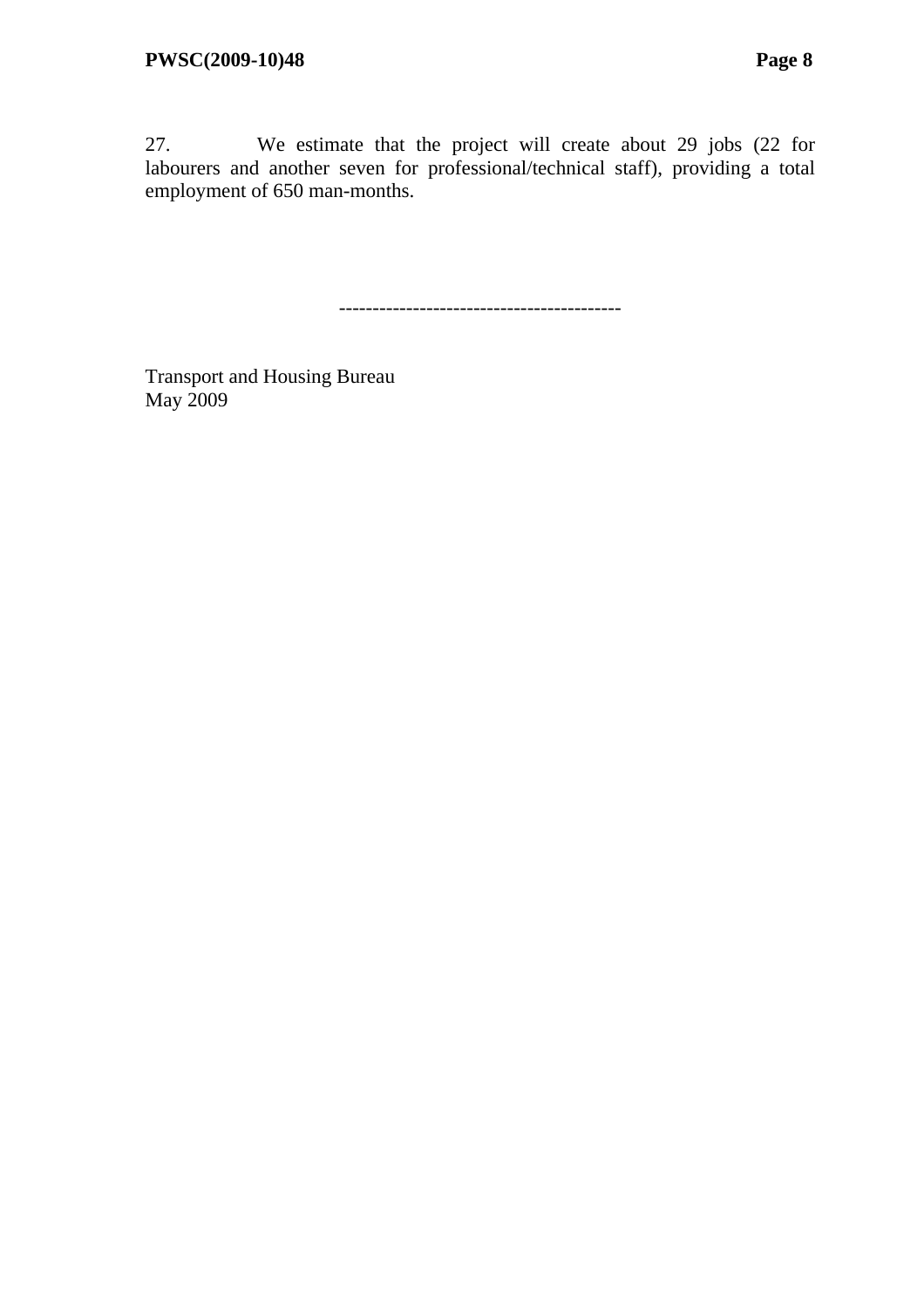## **28TC – Speed Map Panels in the New Territories**

# **Locations of Proposed Speed Map Panels**

| <b>Region</b> | <b>Speed Map</b><br><b>Panel Number</b> | <b>Proposed Location</b>                                        |
|---------------|-----------------------------------------|-----------------------------------------------------------------|
| NT East       | S <sub>1</sub>                          | Tai Po Road - Sha Tin Section southbound near<br>the Racecourse |
|               | S <sub>2</sub>                          | Tate's Cairn Highway southbound near Shek<br>Mun                |
|               | S <sub>3</sub>                          | Tolo Highway southbound near the Science<br>Park                |
| NT West       | S <sub>4</sub>                          | San Tin Highway southbound near the Fairview<br>Park            |
|               | S <sub>5</sub>                          | Tuen Mun Road southbound near Tuen Mun<br>San Hui               |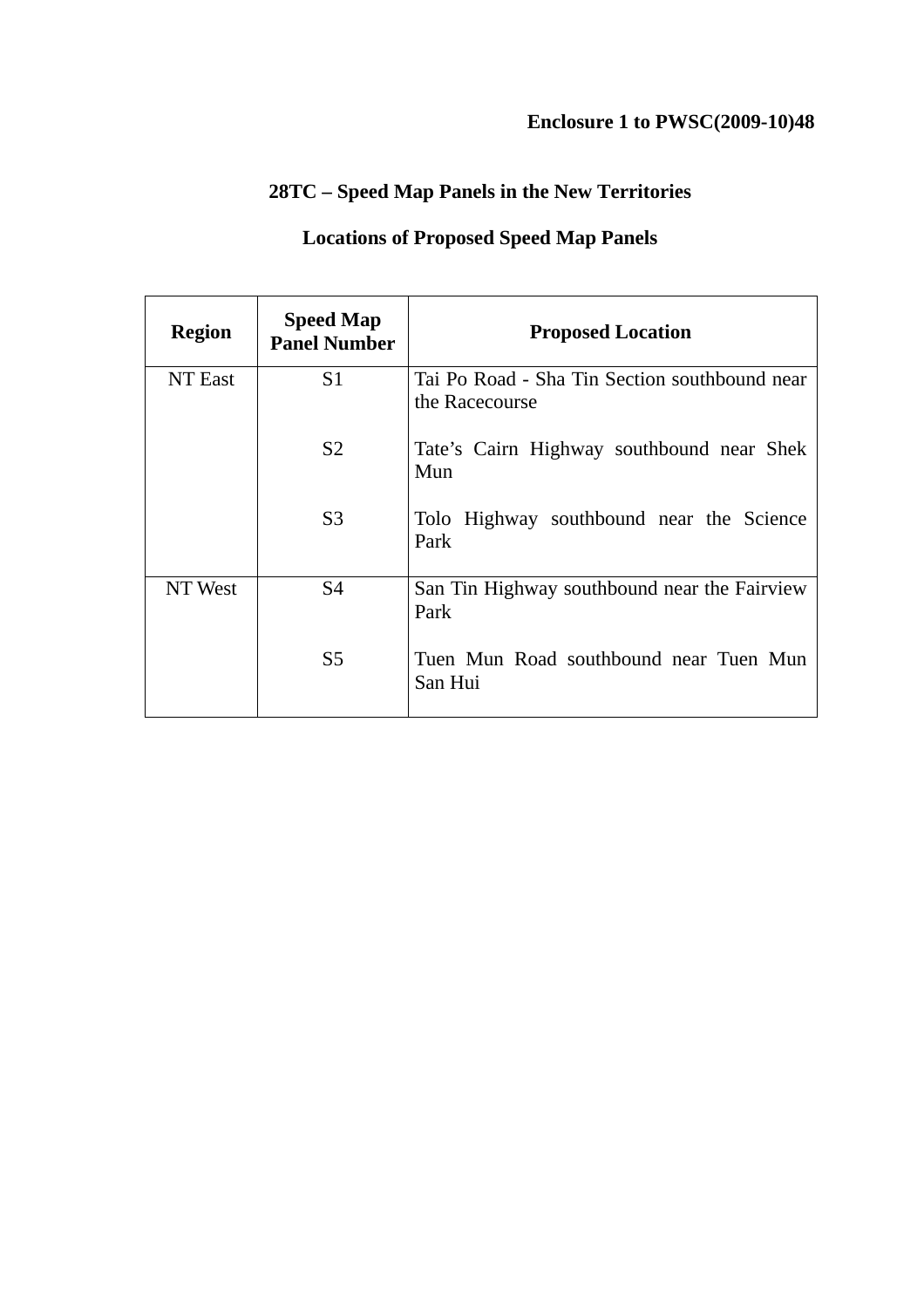